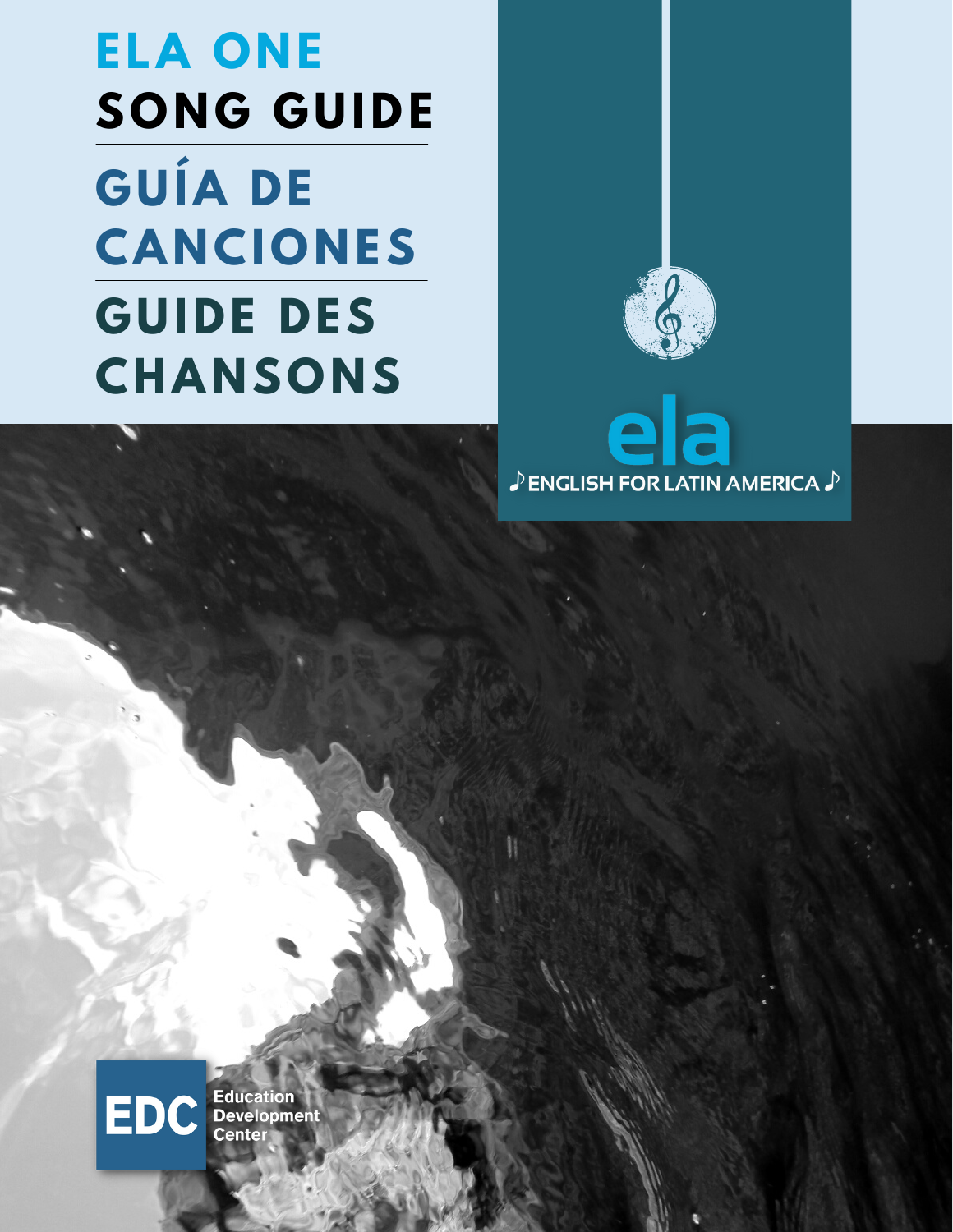# **TABLE OF CONTENTS**

#### **i. STEPS TO PRACTICE ENGLISH**

**ii. PASOS A SEGUIR PARA PRACTICAR EL INGLÉS**

**iii. LES DÉMARCHES À SUIVRE POUR APPRENDRE L'ANGLAIS**

#### **SONGS**

**1. EVERYBODY SPEAKS ENGLISH - Topic:** I Speak English! **| Goal:** Utilize questioning and answering phrases with the verbs to understand and to speak. **| Functions:** Checking understanding, obligations and necessity **| Grammar:** Present simple, present continuous, imperatives, personal pronouns

**2. HEY, HI, HELLO - Topic**: Greetings and Feelings **| Goal:** Formulate common greetings and descriptive feeling phrases. **| Functions**: Greetings, giving personal information **| Grammar**: Present continuous, adjectives, personal pronouns

**3. WHERE ARE YOU FROM?- Topic**: Introductions to People and Places **| Goal:** To recognize introduction phrases and common countries in Latin America. **| Functions**: Giving and requesting information, spelling out country names **| Grammar**: Simple and personal pronouns, questions, contractions, present simple

**4. WHEN IS YOUR BIRTHDAY?- Topic**: Months of the Year **| Goal:** To list the months of the year and describe when birthdays happen. **| Functions**: Requesting information, expressing facts **| Grammar**: Contractions, questions, indirect objects, present simple

**5. LISTEN, LISTEN - Topic**: Perspective Taking **| Goal:** To communicate by describing basic emotions and asking questions. **| Functions**: Describing feelings and emotions, obligations and necessity **| Grammar**: Questions, imperatives, personal pronouns, present simple and continuous

**6. FAMILY SONG - Topic**: Family Members **| Goal:** To express the names of family members and their daily activities. **| Functions**: Describing habit and routines, giving personal information **| Grammar**: Personal pronouns, possessive adjectives, present simple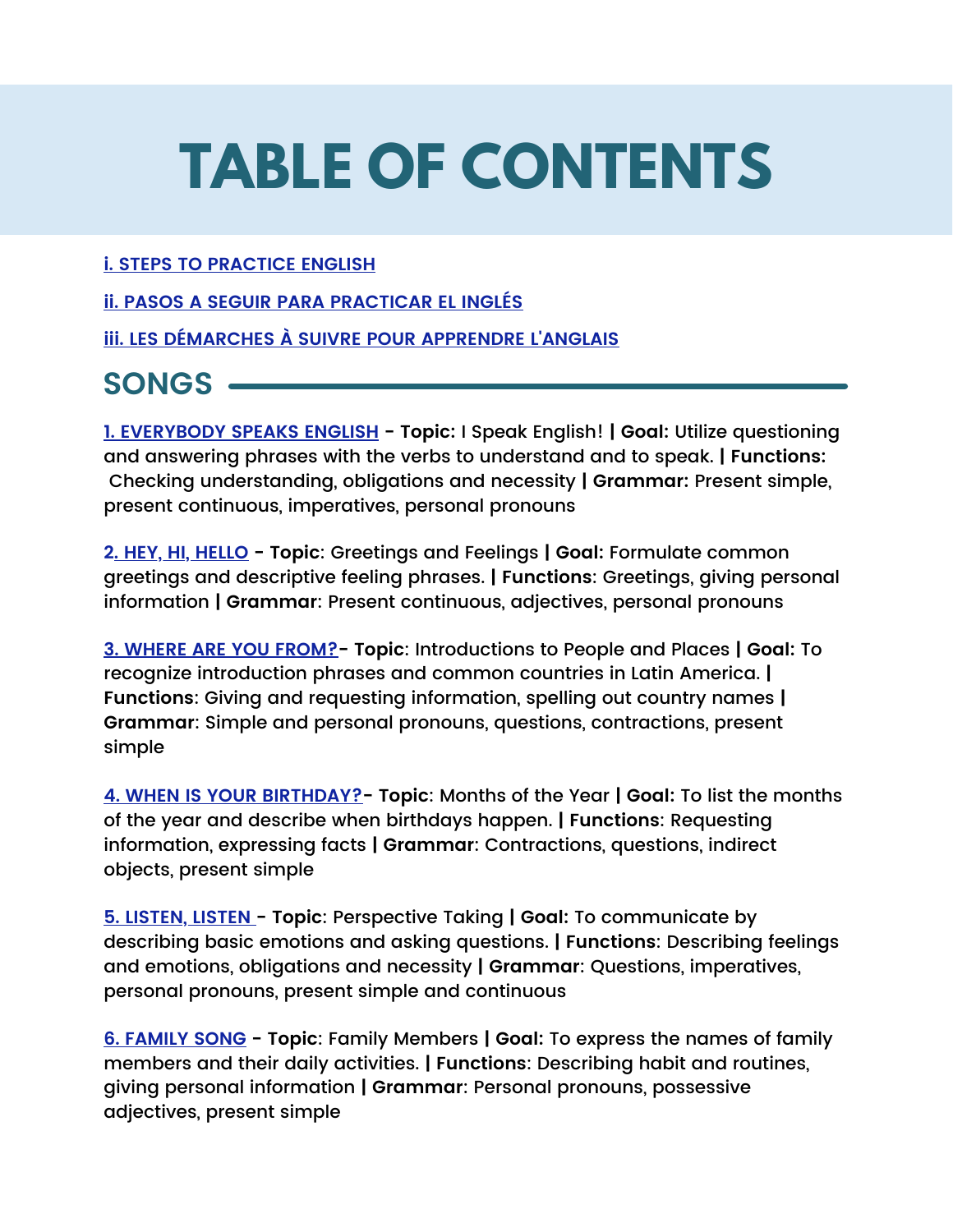**7. YES I AM - Topic**: Basic Needs | **Goal:** To describe personal needs and the needs of others. | **Functions**: Giving personal information, describing people | **Grammar**: Contractions, imperatives, personal pronouns, adjectives, present simple

**8. WHAT TIME IS IT? - Topic**: Time & Activities | **Goal:** To characterize how time and activities are related. | **Functions**: Telling time, describing habits and routines | **Grammar**: Present continuous, verb+ing, questions

**9. THE WEATHER SONG - Topic**: Time & Activities | **Goal:** To characterize how time and activities are related. | **Functions**: Telling time, describing habits and routines | **Grammar**: Present continuous, verb+ing, questions

**10. I NEED A JOB - Topic**: Types of Jobs | **Goal:** To express what jobs are available and the type of work the jobs require. | **Functions**: Obligations and necessity, describing habits and routines | **Grammar**: Questions, present simple, imperatives

**11. I NEED DIRECTIONS - Topic**: Directions | **Goal:** To express how to ask for, receive and understand directions. | **Functions**: Directions, describing places, requests | **Grammar**: Questions, imperatives, present simple

**12. I LOOK GOOD - Topic**: Time & Activities | **Goal:** To characterize how time and activities are related. | **Functions**: Telling time, describing habits and routines | **Grammar**: Present continuous, verb+ing, questions

**13. TALK TO HER - Topic**: Locations & Emotions | **Goal:** To identify common locations and relay personal emotions. | **Functions**: Describing locations, describing feelings and emotion | **Grammar**: Prepositions, questions, verb+ing, contractions, present simple and continuous

**14. MAY I HELP YOU? - Topic**: Store Items | **Goal:** To ask and answer common questions about grocery items in a store. | **Functions**: Understanding and using numbers, describing things, requests | **Grammar**: Questions, imperatives, commands, present simple and continuous

**15. WHAT'S THE MATTER WITH ME? - Topic**: Health | **Goal:** To express and describe being sick. | **Functions**: Obligations and necessity, describing feelings and emotion, describing parts of the body | **Grammar**: Verb+ing, contractions, present continuous, imperatives

**16. MAY I SPEAK TO JESSICA? - Topic**: Phone etiquette | **Goal:** To converse on the phone using common phrases. | **Functions**: Requests, suggestions, initiating and closing conversation | **Grammar**: Questions, contractions, modals, present simple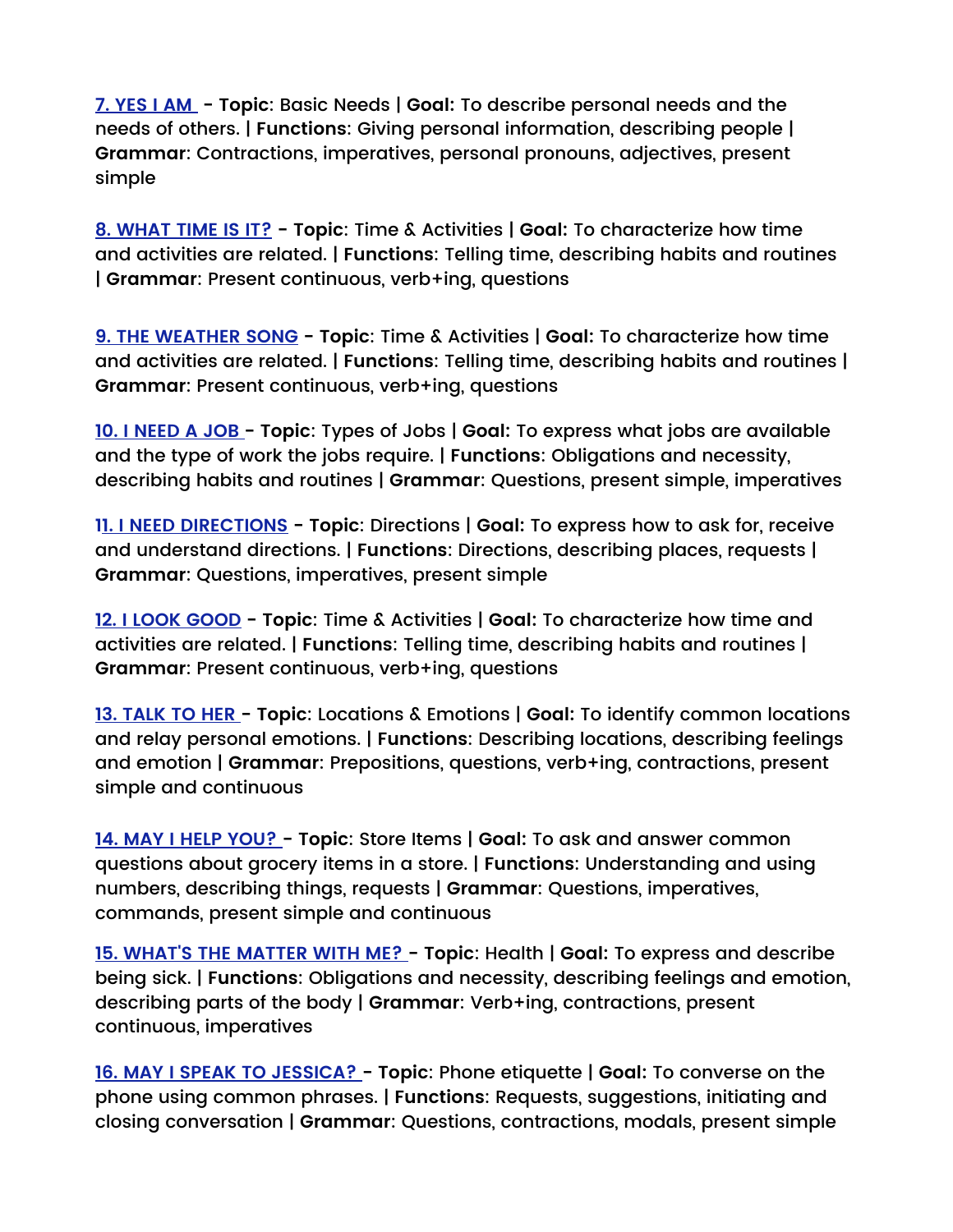### $G$  UIDE FOR SONG USE

**LISTEN HERE:** HT[TP:](http://englishforlatinamerica.org/listen-here/)//ENGLISHFORLATINAMERICA.ORG/LISTEN-HERE/

#### **STEPS TO PRACTICE ENGLISH USING THE ELA ONE SONGS**

1. Without looking at the lyrics, students should listen to the songs several times until they can sing along with some or all parts of the song. Students should try to understand the lyrics. If they are alone, they should write down the song's meaning. If they are able to communicate with other students, they should discuss the meanings of the songs.

2. Students can then read the song lyrics to check against their understanding of the song.

3. Students should listen to the songs a few more times, until they have memorized the song.

4. Students should sing the songs without reading the lyrics. If possible, students can sing in groups or alone. Students are encouraged to record themselves or sing in a competition.

5. Once the students have mastered the vocabulary of the songs, they can use the content in brief conversations.

- First, they can use the vocabulary as it is heard in the songs. Many of the songs have a conversational format.
- Next, they can use the content to come up with their own conversations.
- In addition, teachers can use the questioning vocabulary in the songs as a quiz. For example, after students have learned "Everybody Speaks English", a teacher can ask them, "Do you understand?" to which students would reply, "Yes! I understand! "

You can record your class or yourself singing the songs and submit the video to us. We may post it or make it part of another compilation video! If you would like us to post the video, please contact us so that we can be sure to obtain your consent to post.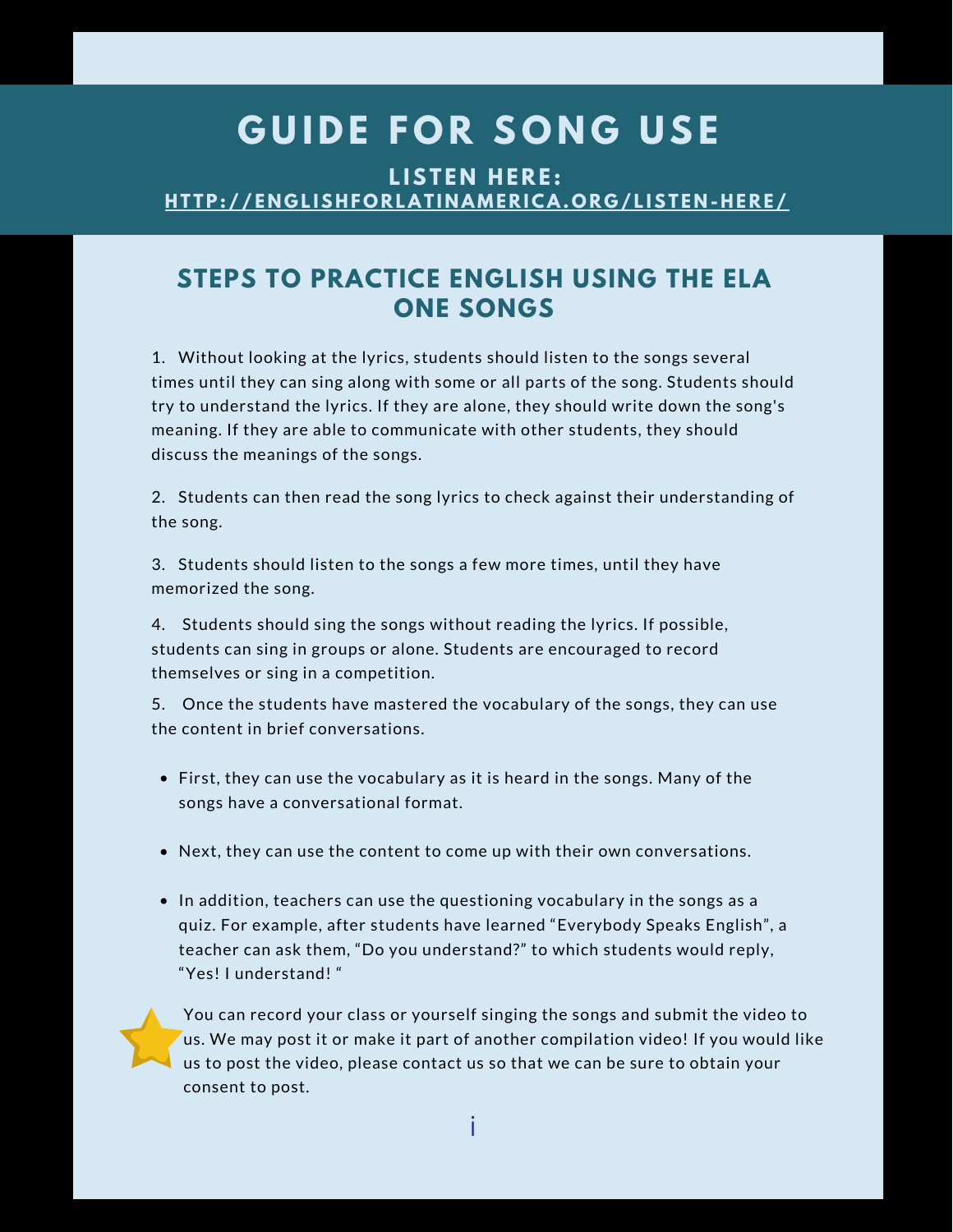### **G U Í A P A R A U S A R L A S C A N C I O N ES**

**ESCUCHE AQUÍ: [HTTP://ENGLISHFORLATINAMERICA.ORG/LISTEN-HERE/](http://englishforlatinamerica.org/listen-here/)**

#### **AQUÍ ESTÁN LOS PASOS A SEGUIR PARA PRACTICAR EL INGLÉS USANDO LAS CANCIONES DE ELA ONE**

1. Sin mirar la letra, los estudiantes escuchan cada canción varias veces hasta que la puedan cantar, ya sea por partes o toda la canción. Al escuchar deben tratar de entender la letra y escribir el significado de la canción. Si pueden comunicarse con otros estudiantes, discuten sobre el significado de dicha canción.

2. A continuación, los estudiantes pueden leer la letra de la canción respectiva para así comprobar su comprensión de la misma.

3. Los estudiantes escuchan las canciones unas cuantas veces más, hasta que las hayan memorizado.

4. Luego, las cantan sin leer la letra. Si es posible, pueden cantar en grupo o solos. Alentar a los estudiantes a grabar lo que cantan o cantar en un concurso.

5. Una vez que los estudiantes hayan dominado el vocabulario de las canciones, pueden utilizar el contenido de las mismas en conversaciones breves, siguiendo las siguientes recomendaciones:

- Primero pueden utilizar el vocabulario tal y como se escucha en las canciones ya que varias de las canciones tienen un formato conversacional.
- Luego pueden utilizar el contenido de dichas canciones para idear sus propias conversaciones o adaptarlas.
- Además, los(as) profesores(as) pueden utilizar el vocabulario de las canciones como prueba. Por ejemplo, después de que los estudiantes han aprendido "Everybody Speaks English", se puede preguntar: "Do you understand?", a lo que los estudiantes responden: "Yes! I understand! "

Pueden grabar su clase o grabarse a si mismos cantando las canciones y enviarnos el vídeo. Es posible que dicho video sea publicado o que forme parte de otro vídeo recopilatorio. Si quiere que se publique, póngase en contacto con nosotros para así asegurarnos el tener su consentimiento para dicha publicación.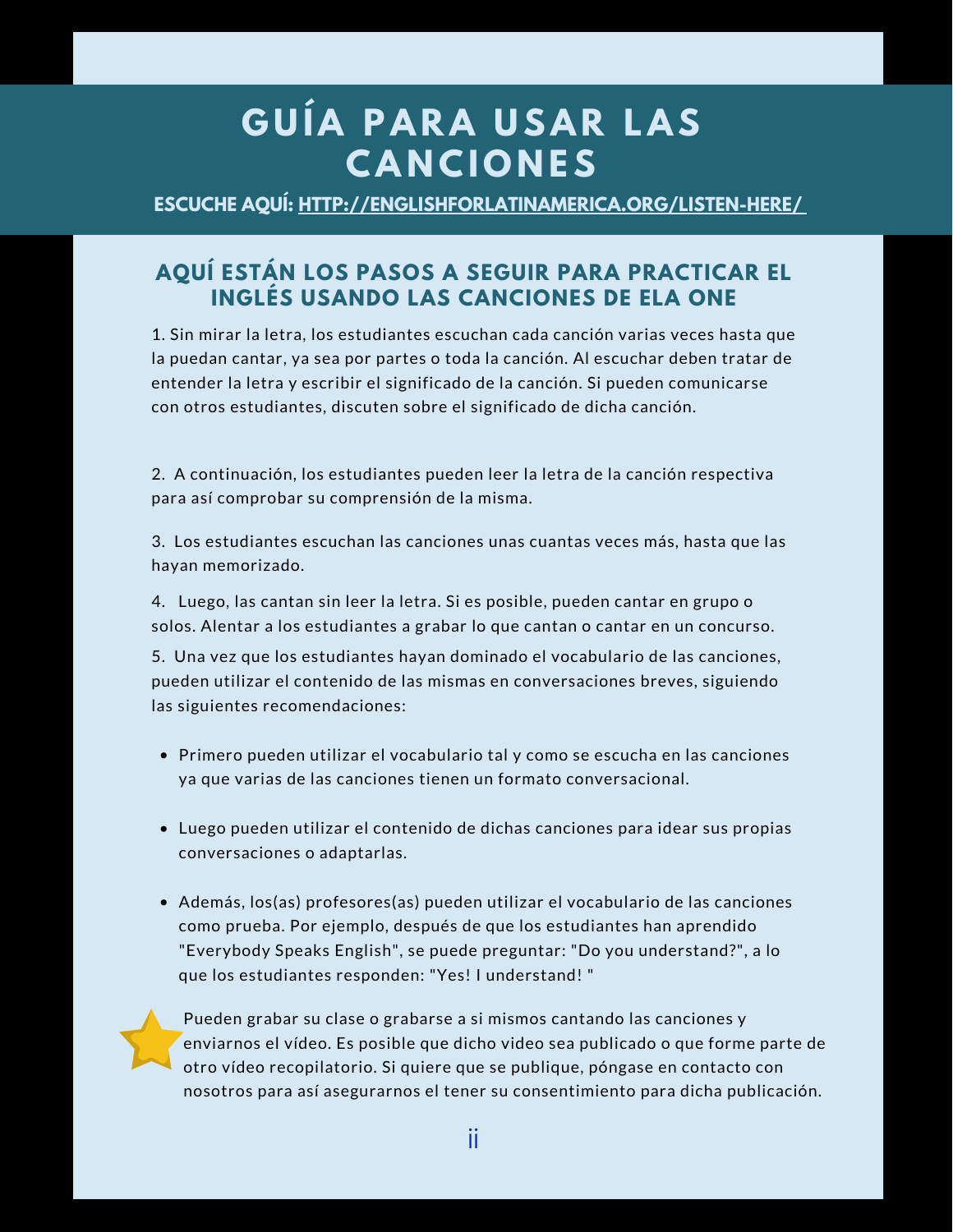### $G$  **UIDE POUR UTILISER LES CHANSONS**

**ÉCOUTER ICI: [HTTP://ENGLISHFORLATINAMERICA.ORG/LISTEN-HERE/](http://englishforlatinamerica.org/listen-here/)**

#### **LES DÉMARCHES À SUIVRE POUR APPRENDRE L'ANGLAIS EN ÉCOUTANT LES CHANSON DE ELA ONE**

1. Sans regarder les paroles, les étudiants écoutent les chansons plusieurs fois jusqu'à ce qu'ils réussissent à les chanter, une partie ou toute la chanson. En les écoutant ils devront essayer de comprendre les paroles et écrire le sens de la chanson écoutée. S'ils ont la possibilité d'échanger avec d'autres étudiants, ils devront analyser le sens de la chanson ensemble.

2. Par la suite, les étudiants peuvent lire les paroles de la chanson afin d'évaluer la compréhension de celle-ci.

3. Les étudiants écoutent les chansons plusieurs fois encore, jusqu'à ce qu'ils les mémorisent.

4. Ensuite, ils chantent les chansons sans lire les paroles. Dans le mesure du possible, ils peuvent chanter en chœur ou bien seuls. Les étudiants seront encouragés à enregistrer ce qu'ils chantent ou à participer à un concours.

5. Une fois qu'ils ont maîtrisés le vocabulaire des chansons, ils peuvent utiliser le contenu de celles-ci dans une conversation brève en suivant ces recommendations:

- Premièrement, ils peuvent utiliser le vocabulaire tel qu'il est entendu dans les chansons sachant que nombre d'entre elles ont un format conversationnel.
- Puis, ils peuvent utiliser le contenu de ces dernières pour créer leurs propres conversations.
- De plus, les enseignants peuvent utiliser le vocabulaire des chansons pour les tester. Par exemple, après que les étudiants auront appris "Everybody Speaks English", l'enseignant peut demander: "Do you understand?" et les étudiants répondraient: "Yes! I understand!"

Ils peuvent filmer leur camarades ou bien se filmer eux-mêmes entrain de chanter les chansons et nous envoyer la vidéo. Il est possible que cette vidéo soit publiée ou fasse partie d'une autre vidéo de compilation. Si vous désirez qu'elle soit publiée, veuillez nous contacter afin d'assurer le consentement de cette publication.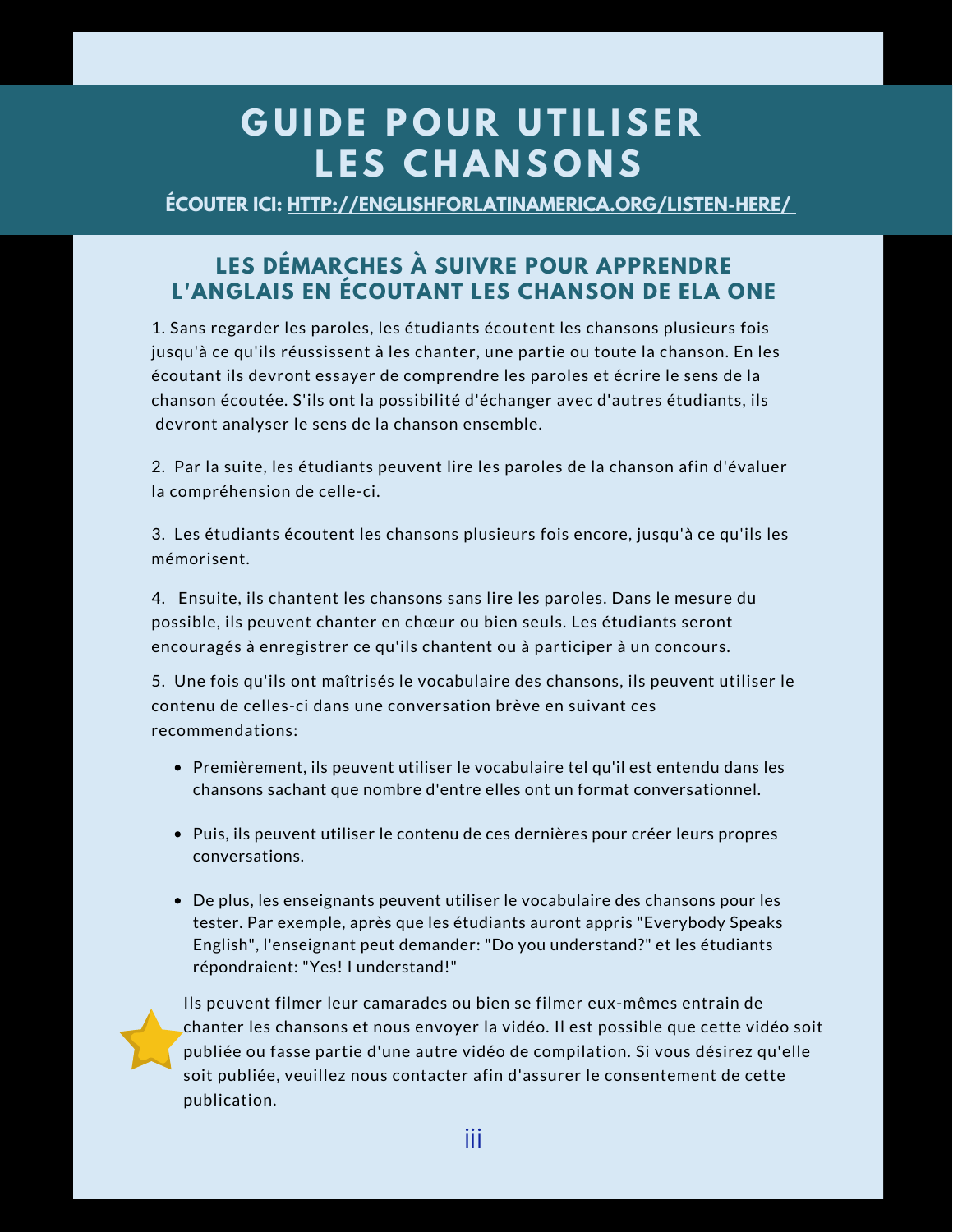### EVERYBODY SPEAKS ENGLISH

Topic: I Speak English!

Goal: Utilize questioning and answering phrases with the verbs to understand and to speak.

Functions: Checking understanding, obligations and necessity Grammar: Present simple, present continuous, imperatives, personal pronouns

#### **LYRICS**

**I am going to school and I want to learn I want to read And I want to earn some money I want to learn English**

**Do you understand? Yes, I understand I have to learn And I have to plan my future I want to learn English**

**Do you understand? Yes, I understand**

**Because I speak English, you speak English, he speaks, we speak, they speak Everybody speaks English**

**Do you understand? Yes, I understand**

**Because I speak English, you speak English, she speaks, we speak, they speak Everybody speaks English**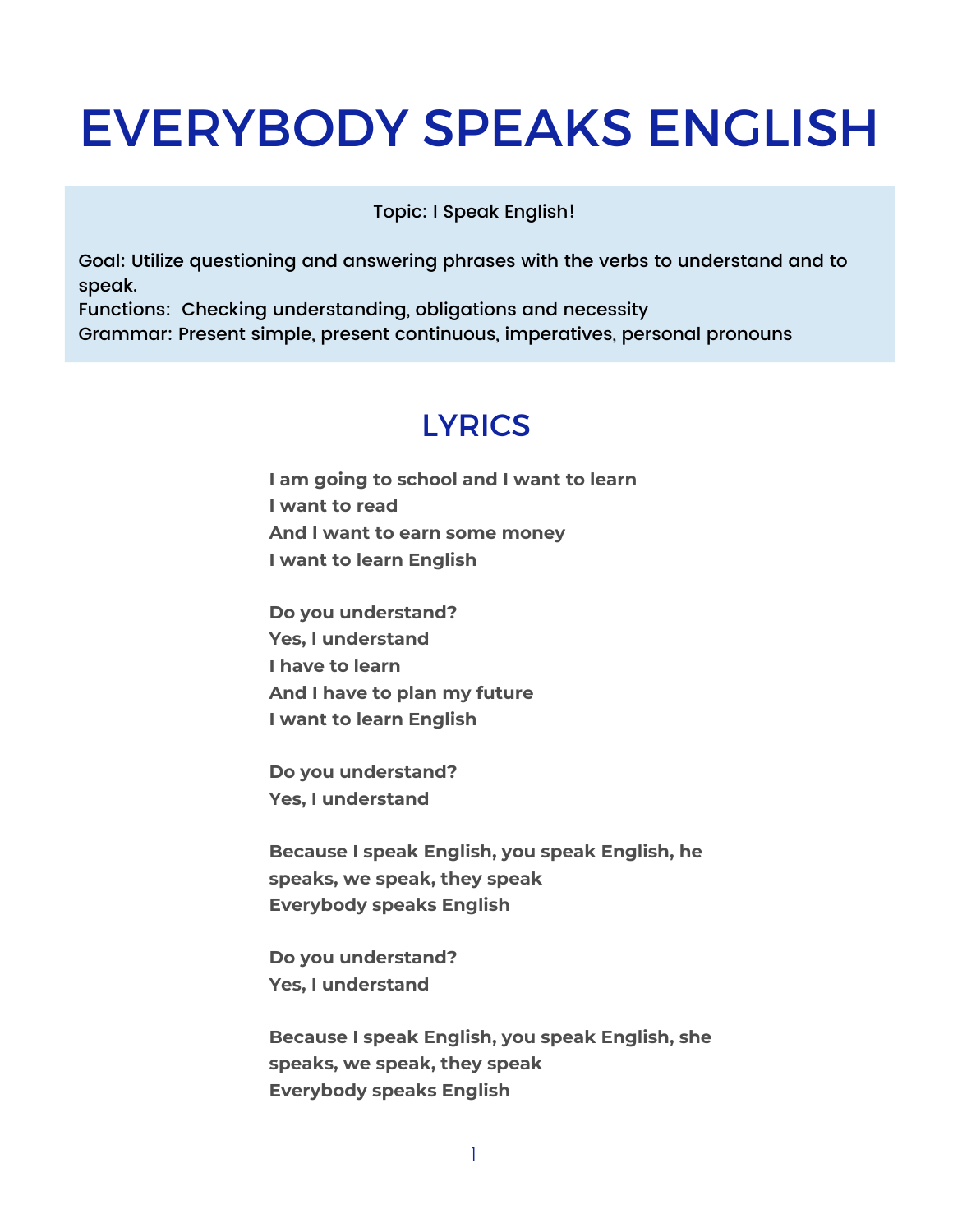## HEY, HI, HELLO

Topic: Greetings and Feelings

Goal: Formulate common greetings and descriptive feeling phrases. Functions: Greetings, giving personal information Grammar: Present continuous, adjectives, personal pronouns

### **LYRICS**

| Hey, Hi, Hello, how's it going? | Hey, Hi, Hello                  |
|---------------------------------|---------------------------------|
| (how's it going?)               | What's up?                      |
| Hi, hello, how are you?         | (what's up?)                    |
| (how are you?)                  | Hi, hello                       |
|                                 | What's up?                      |
| I'm fine, I'm good, I'm alright | (what's up?)                    |
| And you?                        |                                 |
| (and you?)                      | Not bad, thank you, I'm alright |
|                                 | And you?                        |
| I'm fine, I'm good, I'm alright | (and you?)                      |
| And you?                        | Not bad, thank you, I'm alright |
| (and you?)                      | And you?                        |
|                                 | (and you?)                      |
| Hey, Hi, Hello, how's it going? |                                 |
| (how's it going?)               | Hey!                            |
| Hi, hello, how are you?         | (hey!)                          |
| (how are you?)                  | Hi!                             |
| I'm sad, I'm mad, I'm angry     | (hi!)                           |
| And you?                        | Hello!                          |
| (and you?)                      | (hello!)                        |
| I'm sad, I'm mad, I'm angry     |                                 |
| And you?                        |                                 |
| (and you?)                      |                                 |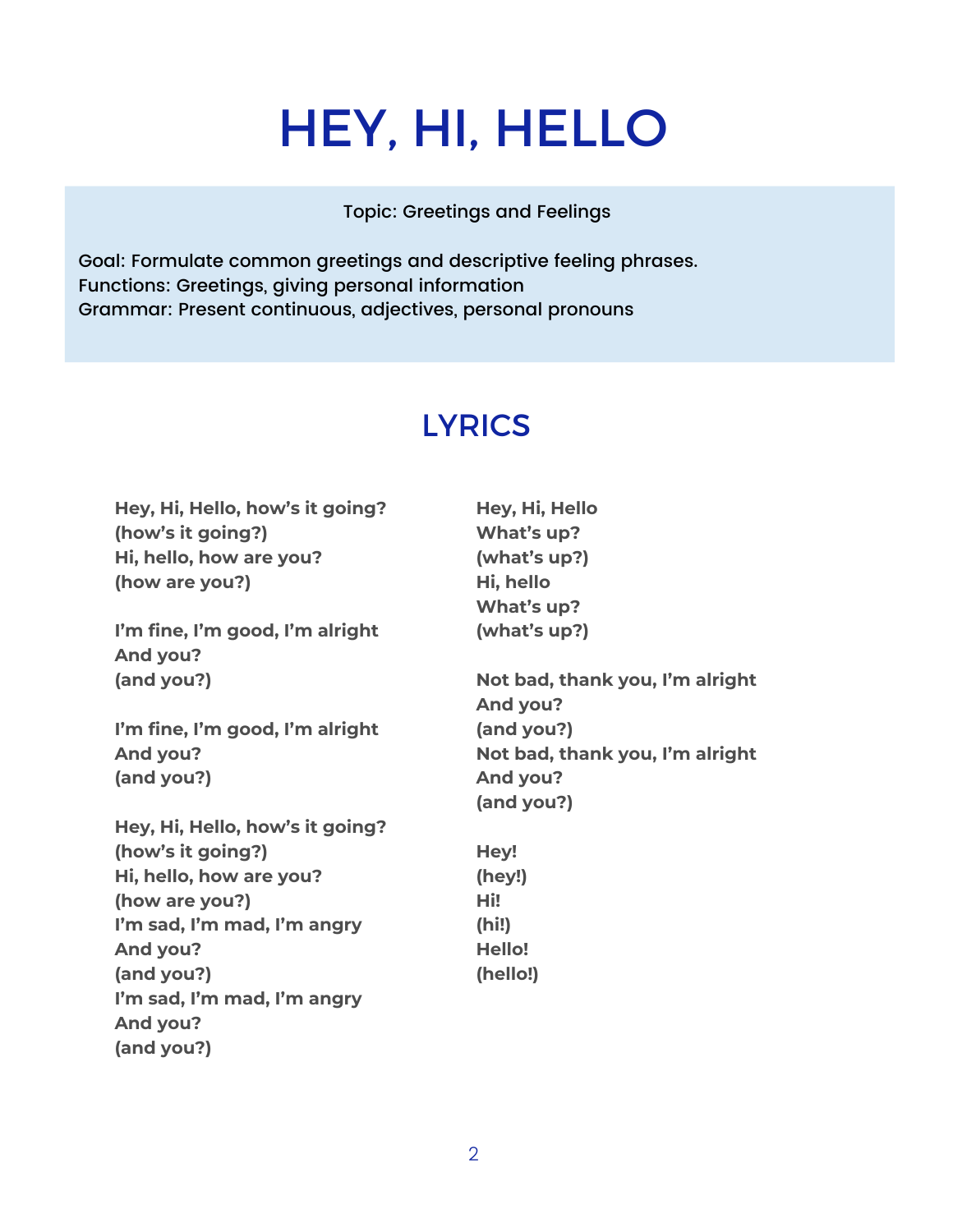### WHERE ARE YOU FROM?

Topic: Introductions to People and Places

Goal: To recognize introduction phrases and common countries in Latin America. Functions: Giving and requesting information, spelling out country names Grammar: Simple and personal pronouns, questions, contractions, present simple

### **LYRICS**

**My name is Lola I'm from Bolivia (how do you spell that?) BOLIVIA**

**His name is Jairo He's from Mexico (how do you spell that?) MEXICO**

**Her name's Sofía She's from Colombia (how do you spell that?) COLOMBIA**

**Where are you from? (x2) I'm from Latin America**

**Where are you from (x2) Guatemala, El Salvador, Nicaragua**

**Her name is Maria She's from Panama (how do you spell that?) PANAMA**

**Her name is Tina She's from Honduras (how do you spell that?) HONDURAS**

**Where are you from (x2) Costa Rica, Cuba, Dominican Republic**

**Where are you from (x2) Puerto Rico, Venezuela, Ecuador**

**His name is Santi He's from Paraguay (how do you spell that?) PARAGUAY**

**His name is Pepe He's from Peru (how do you spell that?) PERU**

**Where are you from (x2) Uruguay, Chile, Argentina**

**Where are you from (x4)**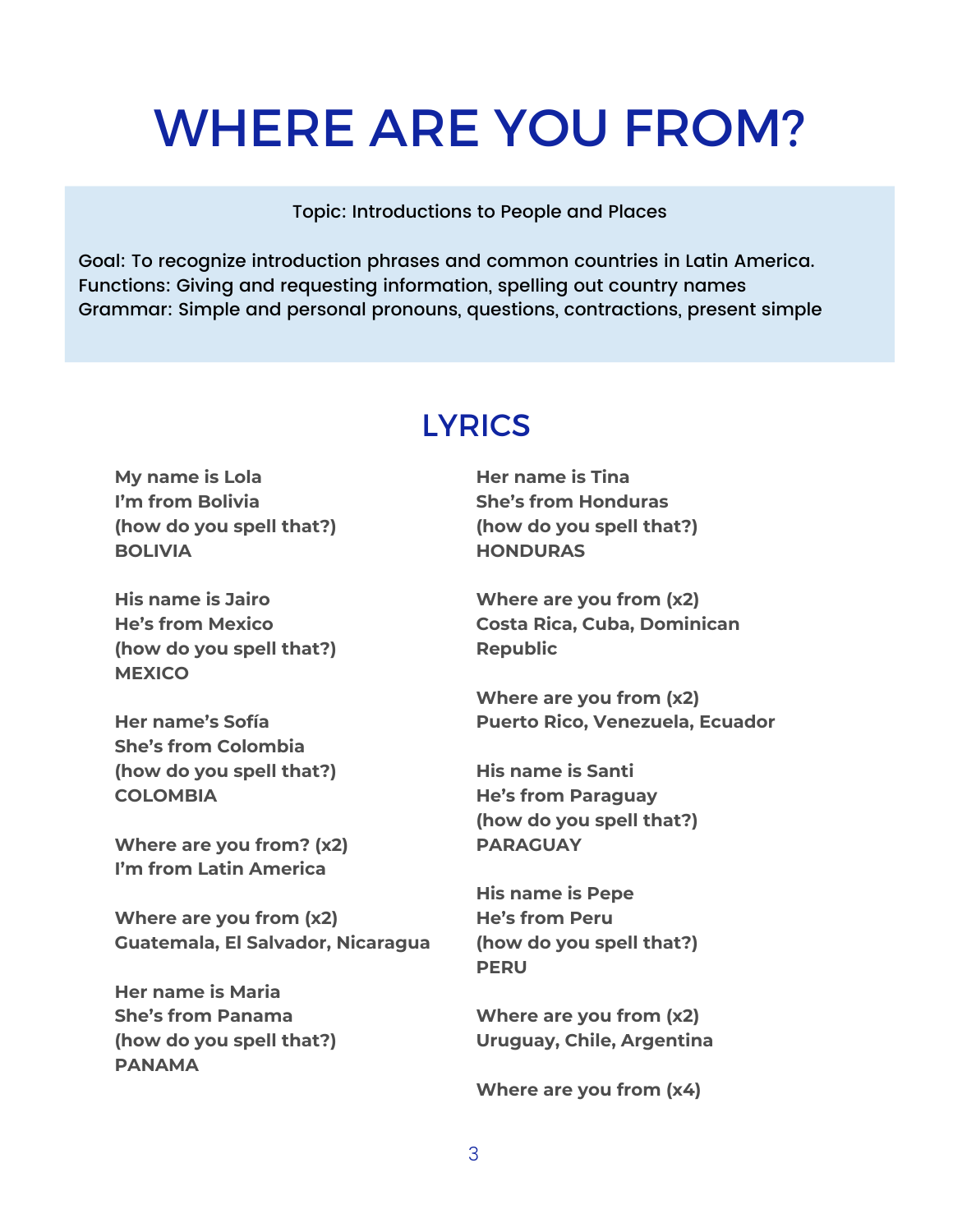## WHEN IS YOUR BIRTHDAY?

Topic: Months of the Year

Goal: To list the months of the year and describe when birthdays happen. Functions: Requesting information, expressing facts Grammar: Contractions, questions, indirect objects, present simple

### **LYRICS**

**Hey you, when is your birthday? When is it? When is your birthday?**

**Is it January, February, March, April, May? June, July, August, September I can't remember October, November, December**

**Hey, when is your birthday? When is it?**

**Hey you, when is your birthday? When is it? When is your birthday?**

**Is it January, February, March, April, May? June, July, August, September I can't remember October, November, December**

**Hey, when is your birthday? When is it?**

**Which month? Which day? Let's have a party, let's have fun!**

**Hey you, when is your birthday? When is it? When is your birthday?**

**Is it January, February, March, April, May? June, July, August, September I can't remember October, November, December**

**Hey, when is your birthday? When is it?**

**Hey you, when is your birthday? When is it? When is your birthday? It's today.**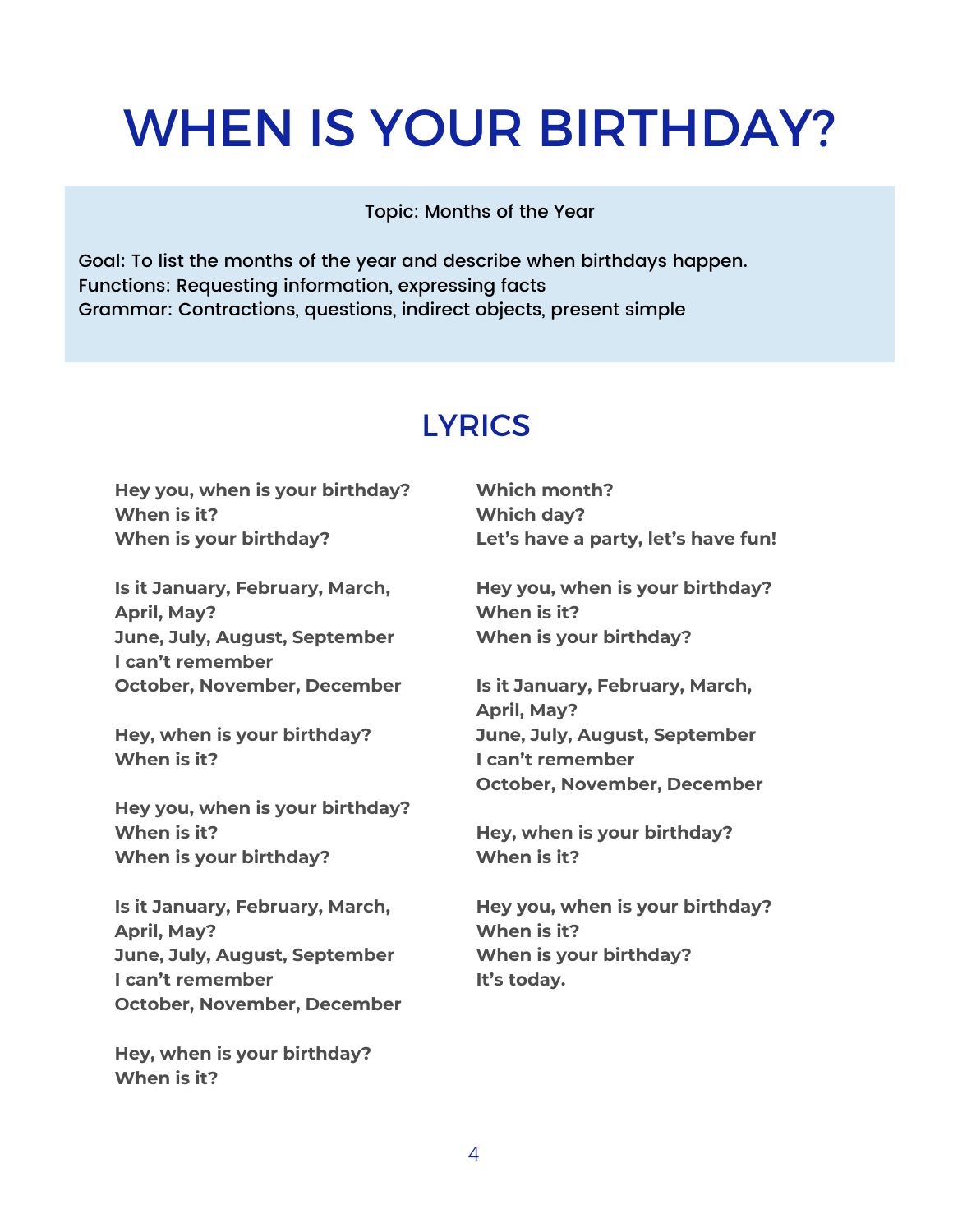## LISTEN, LISTEN

#### Topic: Perspective Taking

Goal: To communicate by describing basic emotions and asking questions. Functions: Describing feelings and emotions, obligations and necessity Grammar: Questions, imperatives, personal pronouns, present simple and continuous

#### **LYRICS**

**Who is that girl with you Where is she from? Why did you go away? When will you come back to me?**

**Listen, listen Listen to me now Tell me what you're thinking Baby, tell me how We can be together Please don't go away I need you beside me And I am here to stay**

**Who is that girl with you? What is her name? Why don't you understand? It's not the same without you**

**Listen, listen Listen to me now Tell me what you're thinking Baby, tell me how We can be together Please don't go away I need you beside me And I am here to stay**

**Listen, listen Listen to me now Tell me what you're thinking Baby, tell me how We can be together Please don't go away I need you beside me And I am here to stay**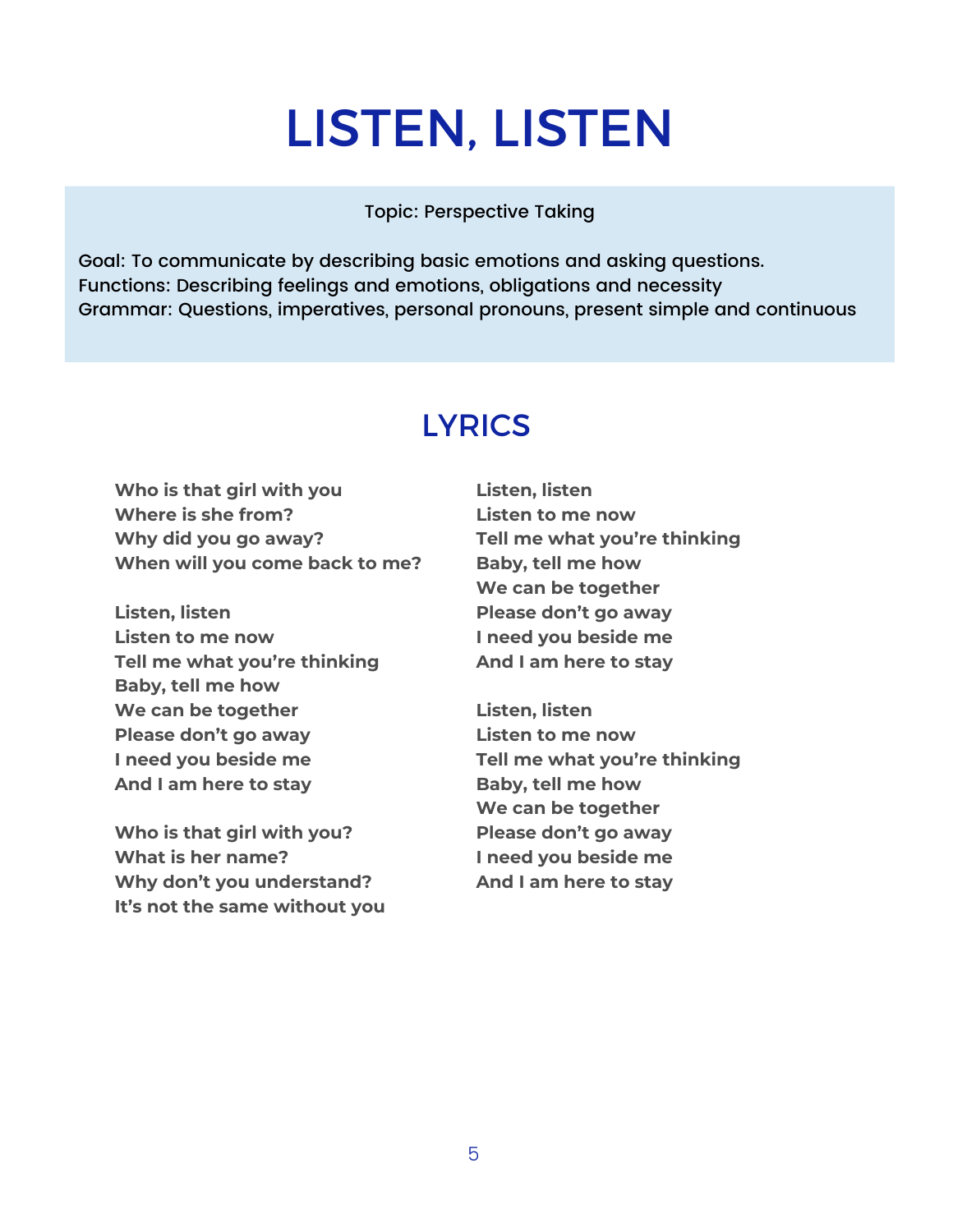## FAMILY SONG

#### Topic: Family Members

Goal: To express the names of family members and their daily activities. Functions: Describing habit and routines, giving personal information Grammar: Personal pronouns, possessive adjectives, present simple

#### **LYRICS**

**My father goes to work My mother goes to work My brother goes to school My sister goes to school My uncle goes to work My aunt goes to work My cousin goes to school I go to school**

**Father, mother Sister, brother**

**We work day and night To do what is right We try not to fight Because we are tight**

**Monday, we go to school Tuesday, we go to school Wednesday, we go to school Thursday, we go to school Friday, we go to school Saturday, we clean our house Sunday, we spend the day As family**

**We are a family We are a family This is my family**

**My family, This is my family We are a family A family**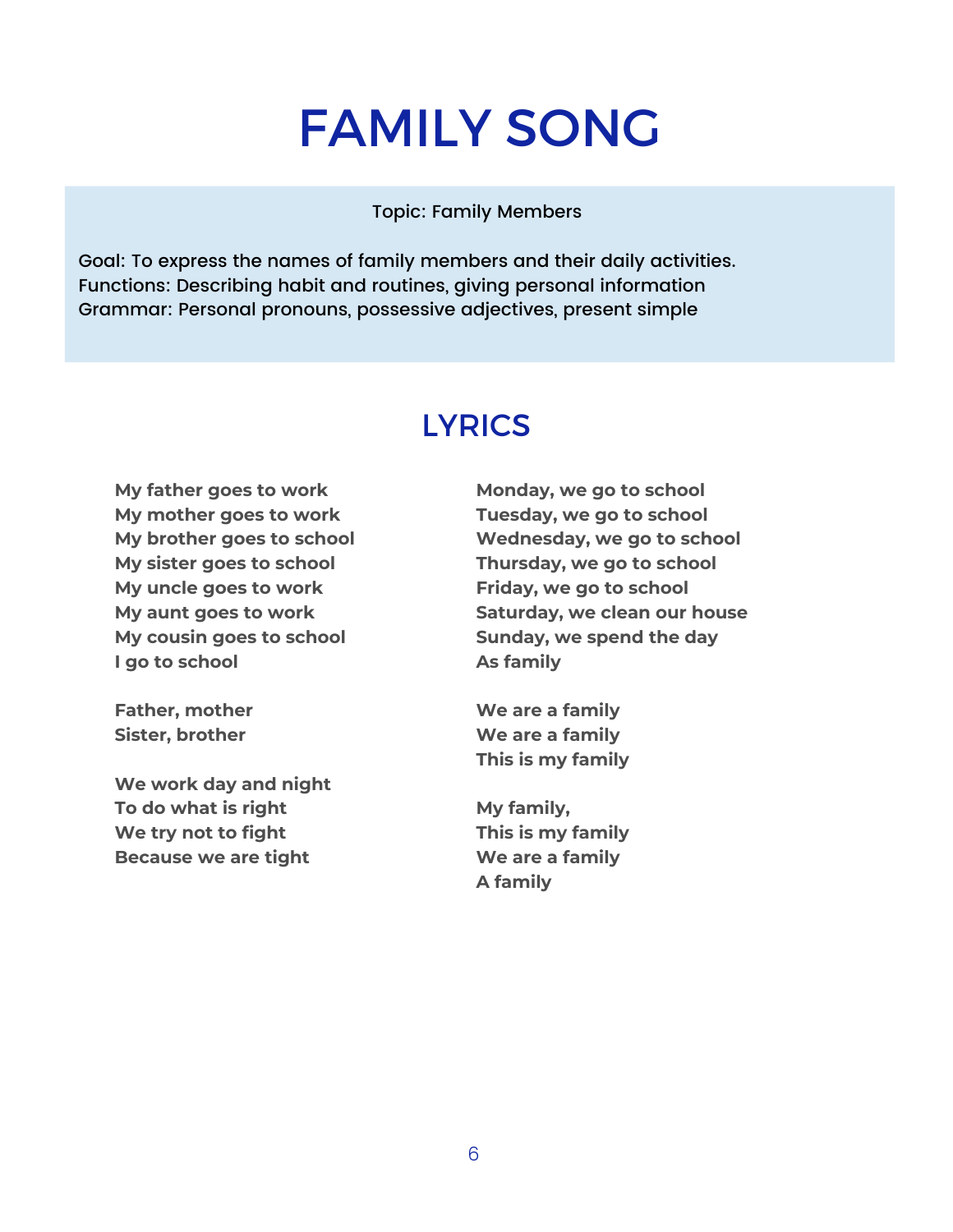### YES I AM

Topic: Basic Needs

Goal: To describe personal needs and the needs of others. Functions: Giving personal information, describing people Grammar: Contractions, imperatives, personal pronouns, adjectives, present simple

#### **LYRICS**

**I am Lamont, I'm 20 I'm tired, I'm cold, I'm thirsty Is he, is he thirsty? Are you, are you hungry? Yes he is Yes you are Yes I am**

**I am Lamont, I'm 20 I'm tired, I'm cold, I'm thirsty Is he, is he thirsty? Are you, are you hungry? Yes he is Yes you are Yes I am**

**We are hungry We are thirsty Yes we are**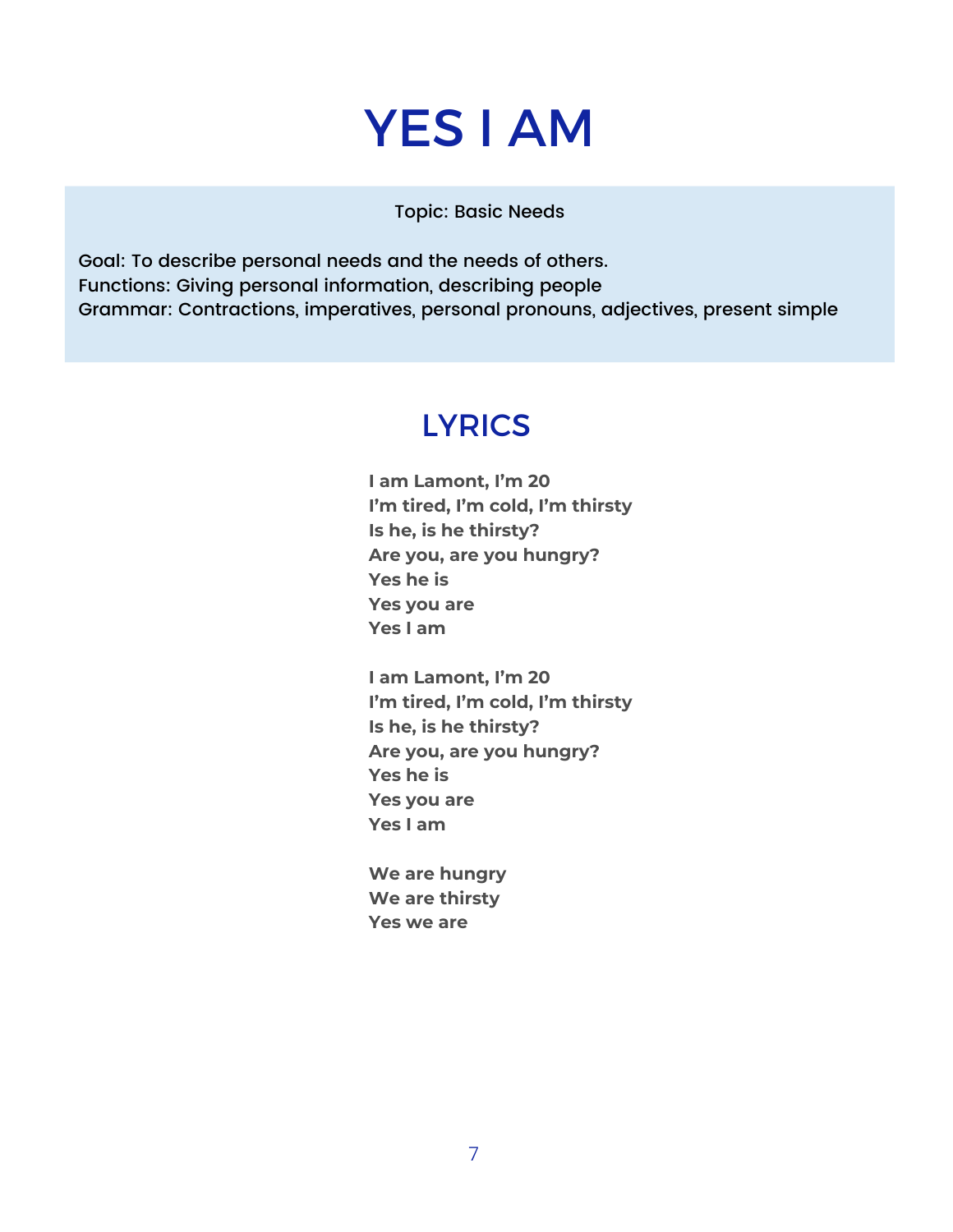## WHAT TIME IS IT?

#### Topic: Time & Activities

Goal: To characterize how time and activities are related. Functions: Telling time, describing habits and routines Grammar: Present continuous, verb+ing, questions

#### **LYRICS**

**What time is it? It's six o'clock It's time to wake up She gets out of bed and goes to the kitchen (she goes to the kitchen)**

**She makes breakfast She cleans the dishes She goes to the living room And packs her pictures**

**She goes to the bedroom And packs her suitcase She goes to the bathroom and washes her face (she washes her face)**

**She looks in the mirror and starts to sing Because she is leaving today (she's leaving, she's leaving, she's leaving)**

**What time is it? It's eight o'clock It's time to go I'm going home this afternoon**

**What time is it? It's eight o'clock It's time to go And I will be home very soon**

**What time is it?**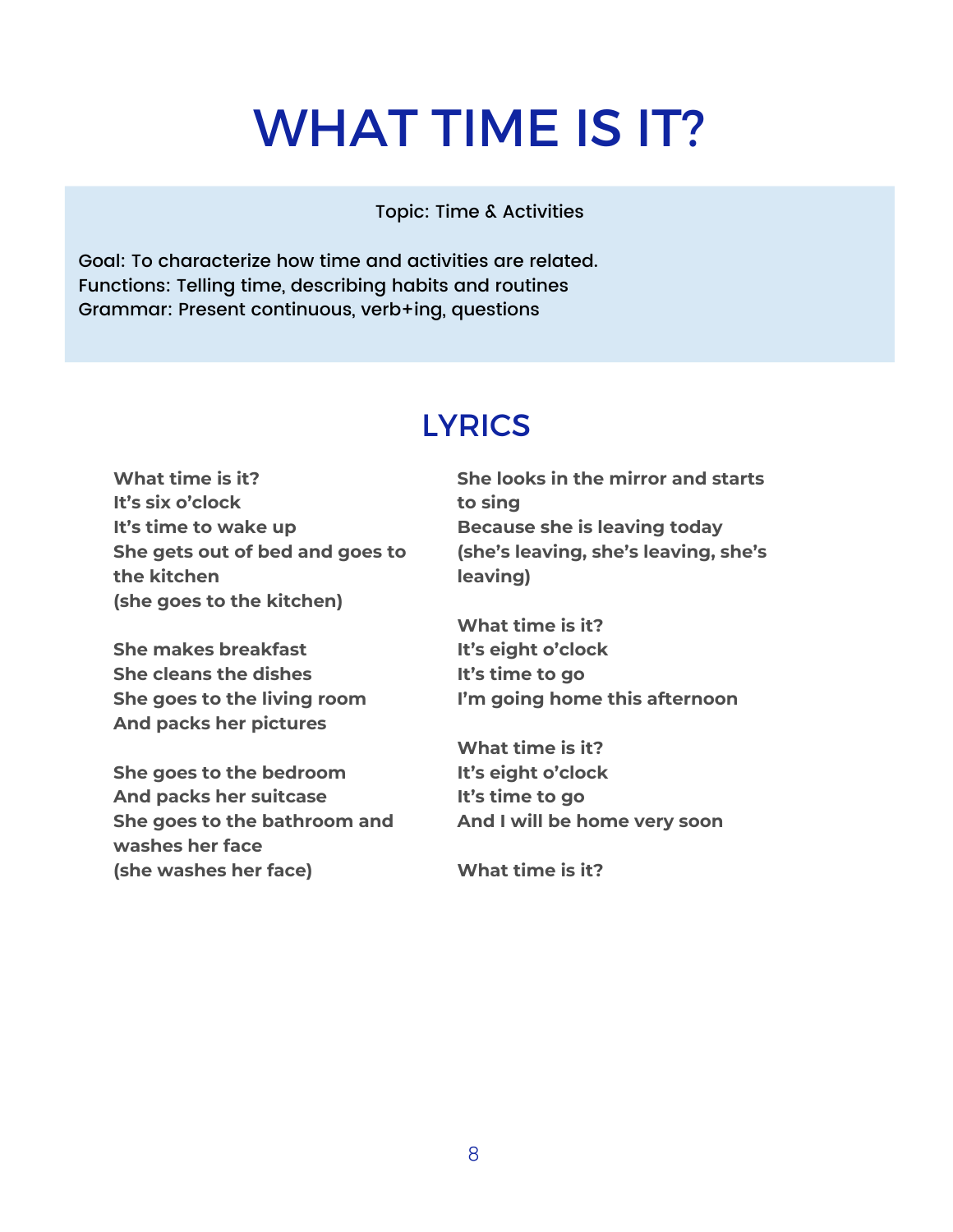## THE WEATHER SONG

#### Topic: Weather & Activities

Goal: To characterize how the weather and activities are related. Functions: Describing hobbies and past times, describing things Grammar: Verb+ing, adjectives, modals, present simple and continuous

#### **LYRICS**

**I can ride my bike when it's warm outside I can swim when it's hot I can go fishing when the sun comes out But when it's cold, I cannot**

**It's warm, it's hot, the sun shines bright in the summer It rains, it snows, the cold wind blows in the winter**

**I can ride a skateboard when it's warm outside I can take a walk when it's hot I can go to the beach when the sun comes out But when it's cold I cannot**

**It's warm, it's hot, the sun shines bright in the summer It rains, it snows, the cold wind blows in the winter**

**I can ride my bike when it's warm outside (I can ride my bike when it's warm outside) I can go fishing when the sun comes out (I can go fishing when the sun comes out) I can ride a skateboard when it's warm outside (I can ride a skateboard when it's warm outside) I can go to the beach when the sun comes out (I can go to the beach when the sun comes out)**

**I can ride my bike when the sun comes out I can swim when it's hot I can go fishing when the sun comes out But when it's cold, I cannot Oh! when it's cold, I cannot And when it's cold, I cannot**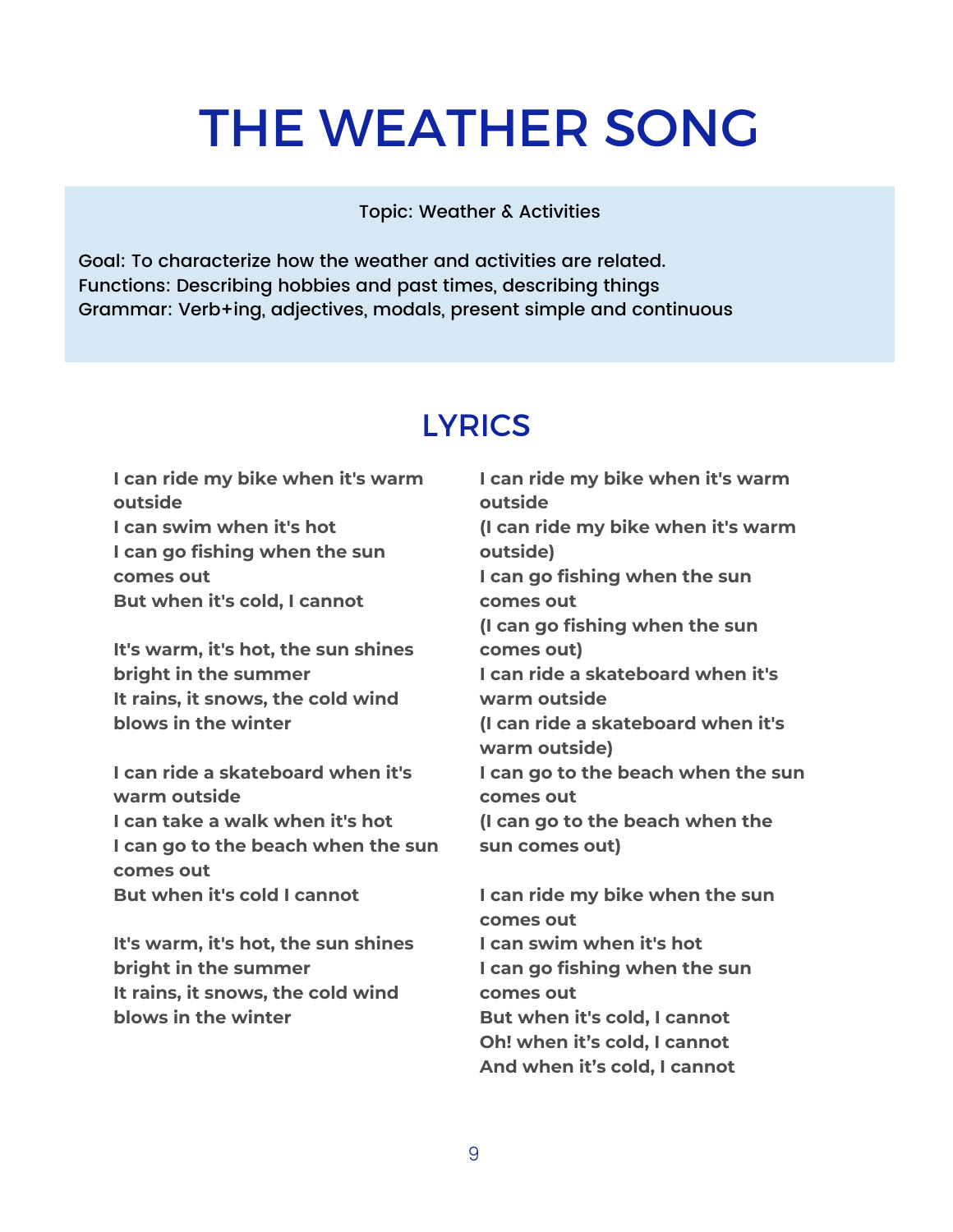## I NEED A JOB

Topic: Types of Jobs

Goal: To express what jobs are available and the type of work the jobs require. Functions: Obligations and necessity, describing habits and routines Grammar: Questions, present simple, imperatives

#### **LYRICS**

**What do I want to do? How do I find a job? Where do I want to work? What do I want to do? I need a job**

**A singer sings (a singer sings a song) A writer writes (a writer writes a book) A cook cooks (a cook cooks a meal) A teacher teaches you (a teacher teaches you)**

**What do I want to do? How do I find a job? Where do I want to work? What do I want to do? I need a job**

**A painter paints (a painter paints a house) A farmer farms (a farmer farms his land)**

**A driver drives (a driver drives his truck) A waiter waits on you (a waiter waits on you)**

**Where do I want to work? What do I want to do? I need a job**

**A singer (sings) A writer (writes) A cook (cooks) A teacher (teaches) A painter (paints) A farmer (farms) A driver (drives)**

**What do I want to do? How do I find a job? Where do I want to work? What do I want to do? I need a job**

**I can be lawyer or a doctor**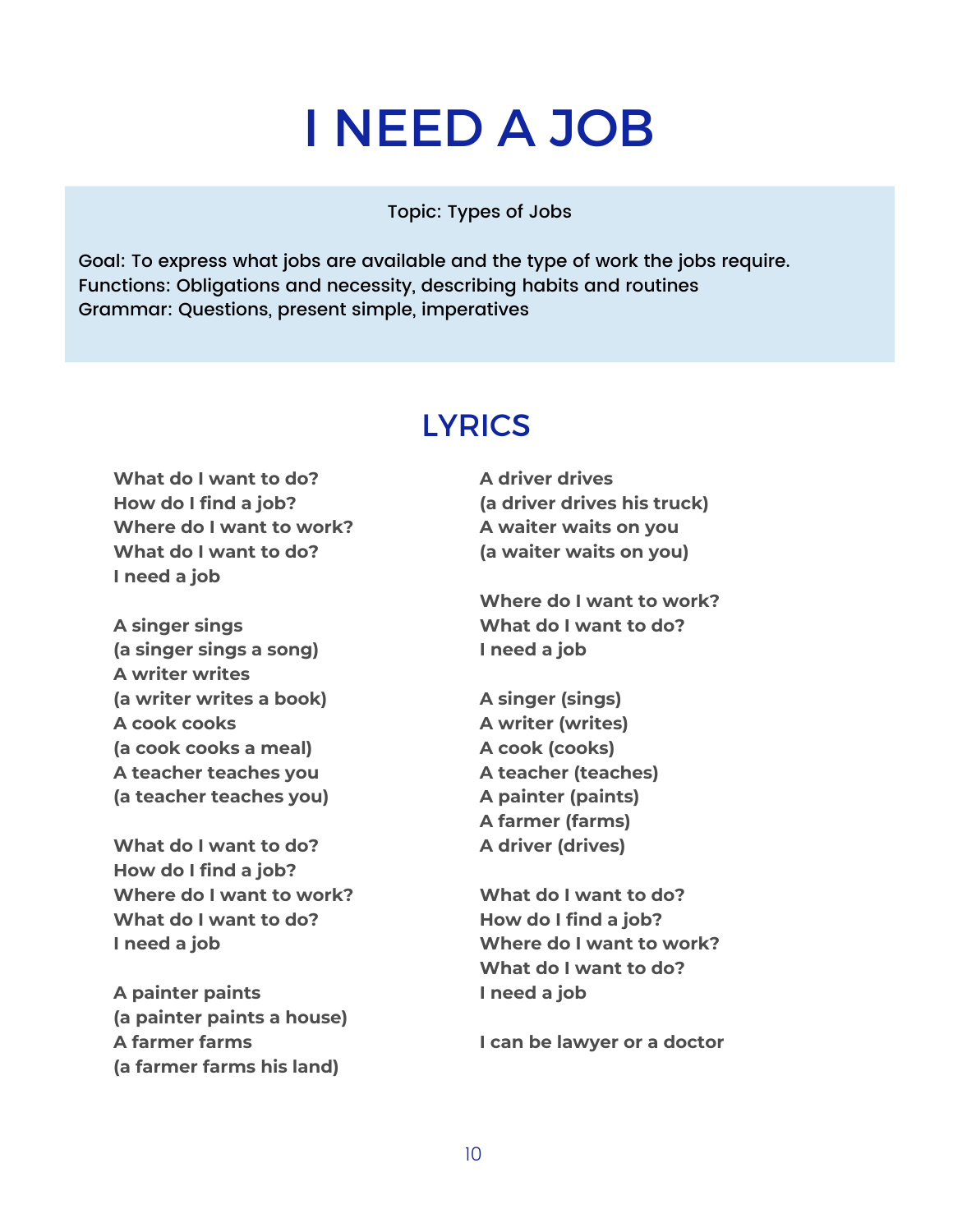## I NEED DIRECTIONS

Topic: Directions

Goal: To express how to ask for, receive and understand directions. Functions: Directions, describing places, requests Grammar: Questions, imperatives, present simple

#### **LYRICS**

**I want to go to the plaza but I'm lost I need directions**

**Come to, come to the plaza I'm lost, I need directions Where is, where is the plaza? I'm lost, I need directions**

**Come to, come to the plaza I'm lost, I need directions Where is, where is the plaza? I'm lost, I need directions**

**Where is, where is the plaza? How do, how do I get there? Where is, where is the plaza? How do, how do I get there?**

**Go straight, straight, straight to the corner Turn left, left at the bakery Go straight, straight, straight to the corner Turn left, left at the bakery**

**Go straight, go straight, straight for three blocks Turn right, right at the pharmacy It's very close, it's really not far On the left you'll see a big tree And a statue of Simon Bolivar And that's where you, you will find me**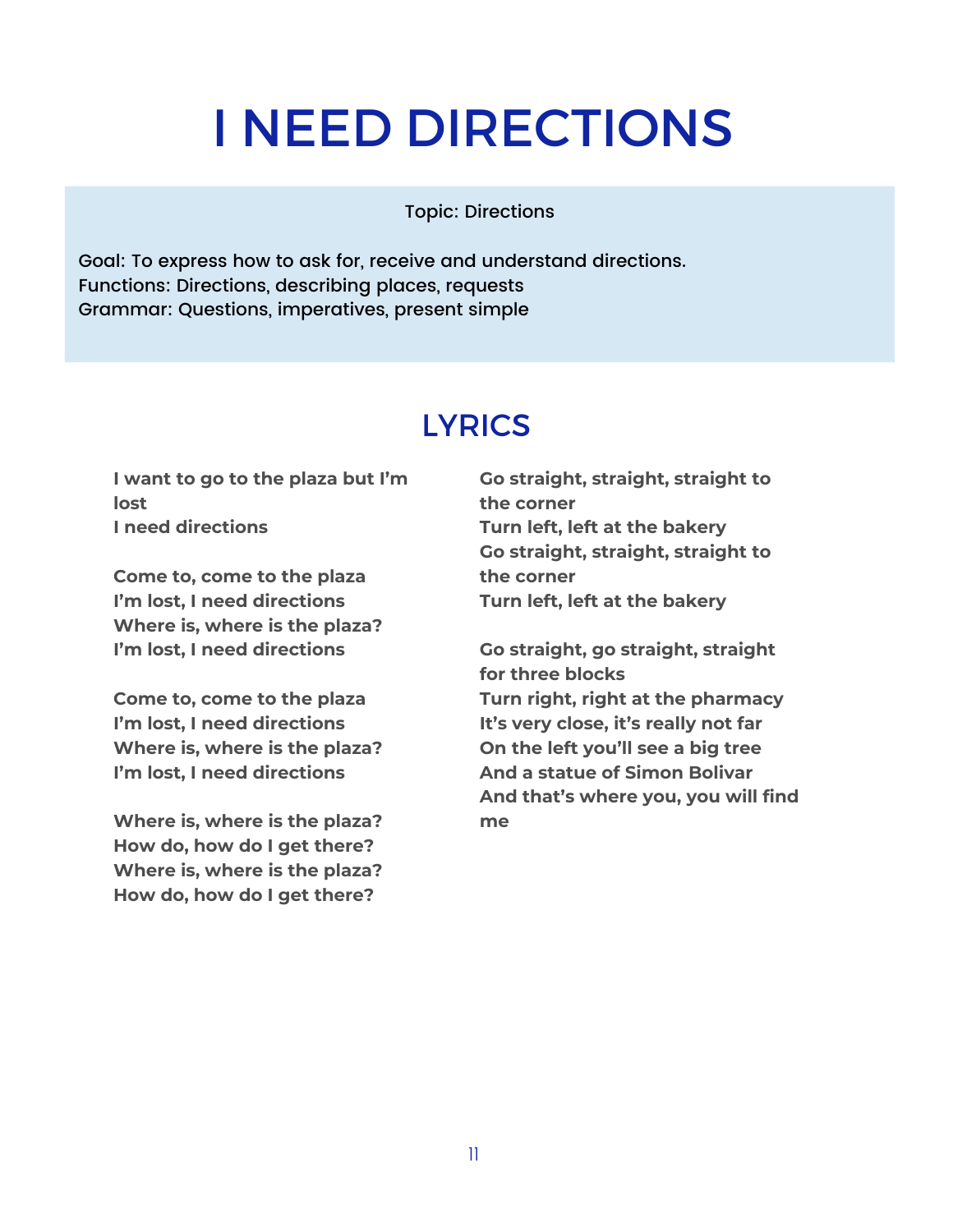## I LOOK GOOD

Topic: Appearance

Goal: To communicate types of clothes and positive feelings about appearances. Functions: Describing feelings and emotions, describing things Grammar: Adjectives, imperatives, present simple, contractions

### **LYRICS**

**Look at my clothes Look at my hair Let me tell you what I like to wear**

**I wear my black shirt I wear my blue jeans I wear my new shoes They're so clean (clean) I wear my white hat I wear my red socks I'm looking sharp, looking cool (you're looking hot)**

**I look good (good) Oh yes I do, I look great (great) I'm going out tonight they're going to stare When they see what I like to wear**

**I wear my black shirt I wear my blue jeans I wear my new shoes They're so clean (clean) I wear my white hat wear my red socks**

**II'm looking sharp, looking cool (you're looking hot)**

**I look good (good) I look great (great) I'm going out tonight they're going to stare When they see what I like to wear**

**I look good Yes I do, I look great I look good I look great I look good (good) I look great (great) I'm going out tonight they're going to stare When they see what I like to wear**

**I look good (good) Yes I do, I look great (great) I'm going out tonight they're going to stare When they see what I like to wear**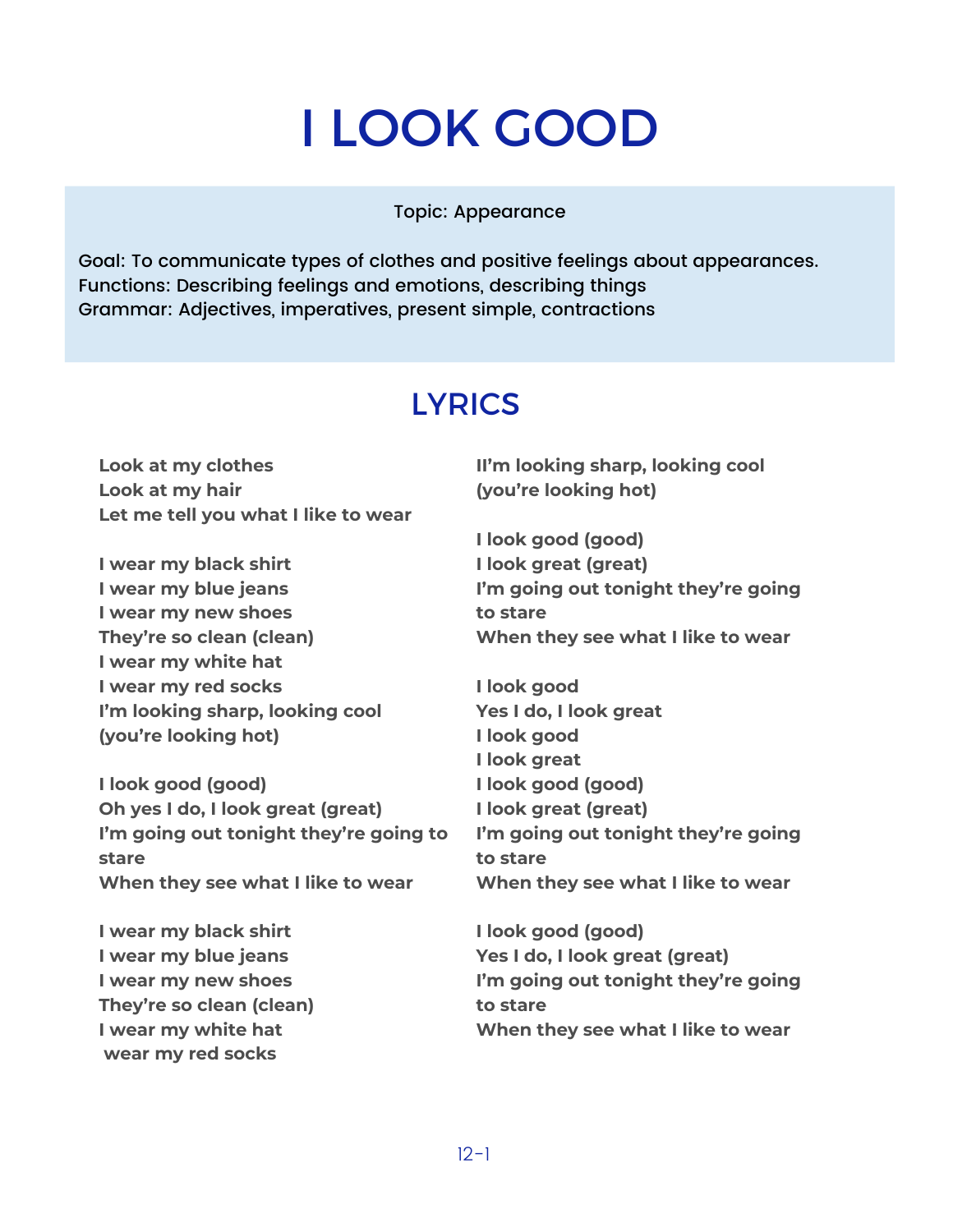## I LOOK GOOD CONTINUED...

Topic: Appearance

Goal: To communicate types of clothes and positive feelings about appearances. Functions: Describing feelings and emotions, describing things Grammar: Adjectives, imperatives, present simple, contractions

#### LYRICS CONTINUED

**My black shirt (black shirt) My blue jeans (blue jeans) My new shoes (new shoes) They're so clean (clean) My white hat (white hat) My red socks (red socks) I'm looking sharp, looking cool (you're looking hot)**

**I look good (good) Yes I do, I look great (great) I look good (good) My, my, my I look great**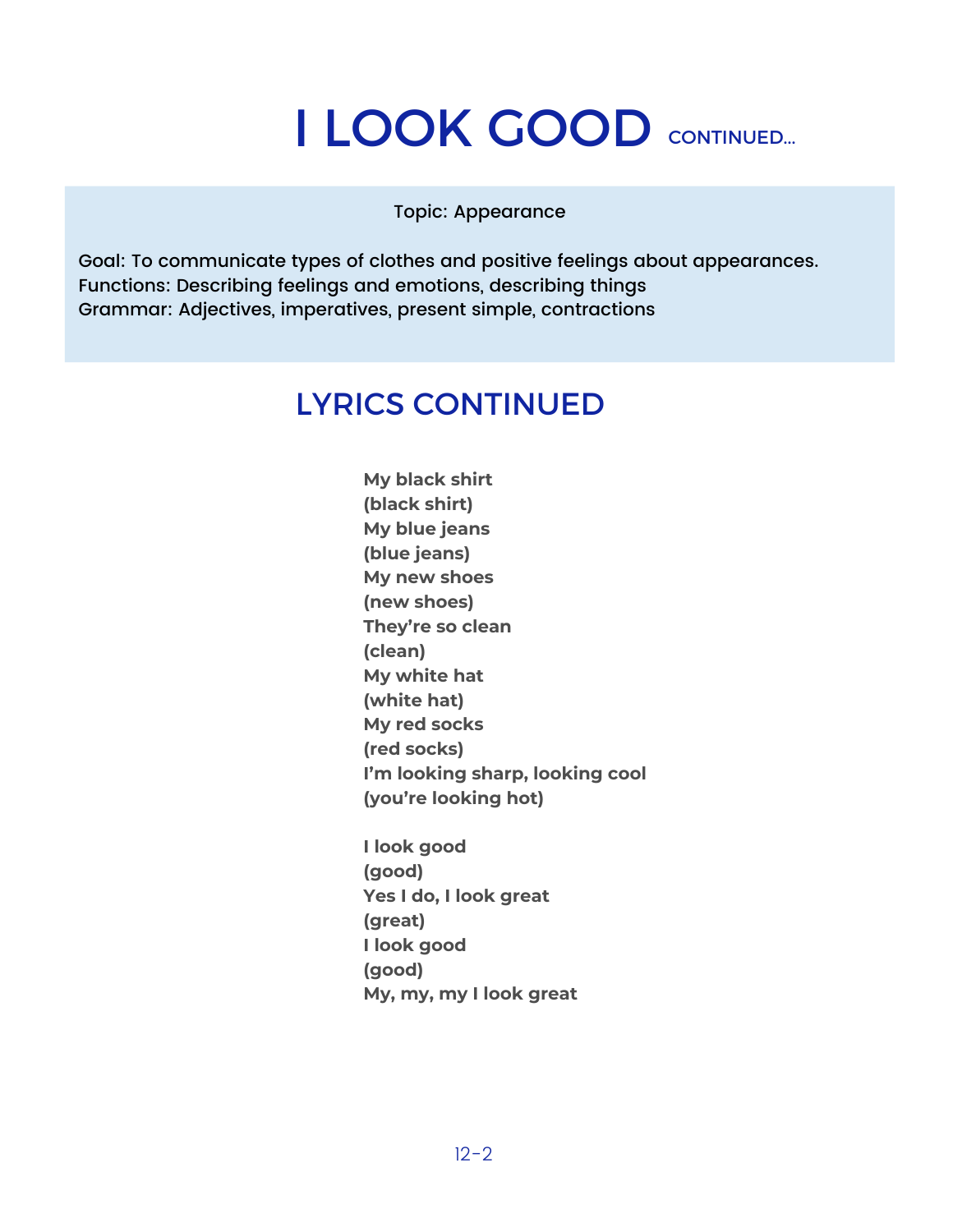## TALK TO HER

Topic: Locations & Emotions

Goal: To identify common locations and relay personal emotions. Functions: Describing locations, describing feelings and emotion Grammar: Prepositions, questions, verb+ing, contractions, present simple and continuous

### **LYRICS**

**(hey, what happened with the girl?) Man, I'm, I'm working on it (you have to talk to her) I'm working on it, man, I'm nervous (come on!) I don't see you talking to girls (I talk to girls all the time) (don't be scared) Whatever**

**Yeah! I see her at school (at school) I see her in class (in class) I see her on the bus (on the bus) But I never talk to her I see her at school (at school) I see her in class (in class) I see her on the bus (on the bus) But I never talk to her**

**I see her across the street Walking around the corner I want to say hey But what would I say? What's your name? Where are you from?**

**It's just not fair I see her everywhere** **Next to the church Near the mall Down the road In class**

**I see her at school (at school) I see her in class (in class) I see her on the bus (on the bus) But I never talk to her I see her at school (at school) I see her in class (in class) I see her on the bus (on the bus) But I never talk to her**

**Next to the bakery Near the hospital On the bus In class Across the street Around the corner At the plaza But I never talk to her**

**I see her everywhere, man!**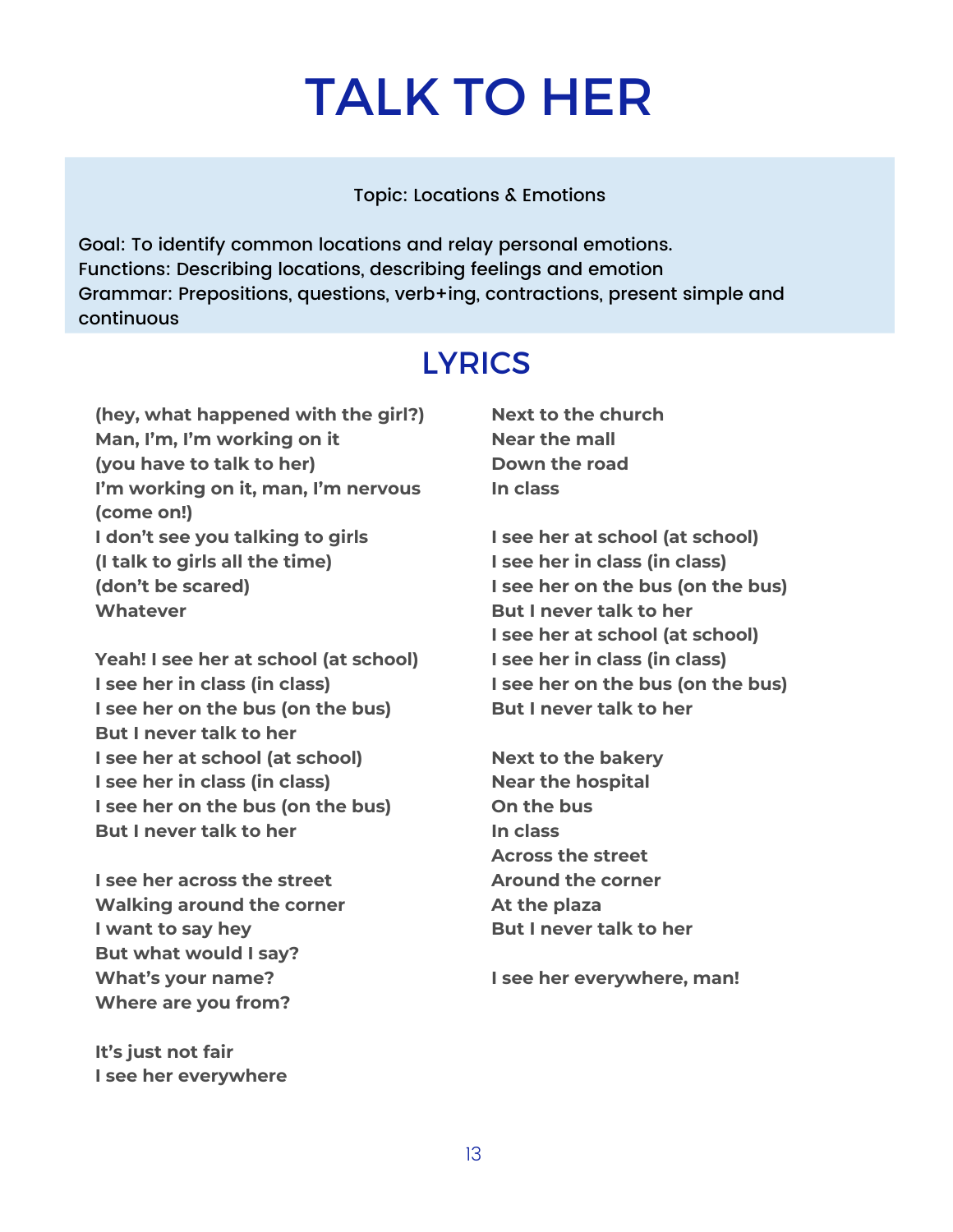## MAY I HELP YOU?

Topic: Store Items

Goal: To ask and answer common questions about grocery items in a store. Functions: Understanding and using numbers, describing things, requests Grammar: Questions, imperatives, commands, present simple and continuous

### **LYRICS**

**May I help you? Welcome to my store May I help you? What are you looking for?**

**I need some milk And two tomatoes I need some bread And five potatoes I need some soup I need shampoo I need a toothbrush Give me two!**

**May I help you? Welcome to my store May I help you? What are you looking for? May I help you? Welcome to my store May I help you? What are you looking for?**

- **I need some milk Potatoes Bread Tomatoes Soup and a toothbrush**
- **I need some milk Potatoes Bread Tomatoes Thank you very much**

**May I help you? Welcome to my store May I help you? What are you looking for?**

**I need some milk And two tomatoes I need some bread And five potatoes I need some soup I need shampoo I need a toothbrush Come on, give me two!**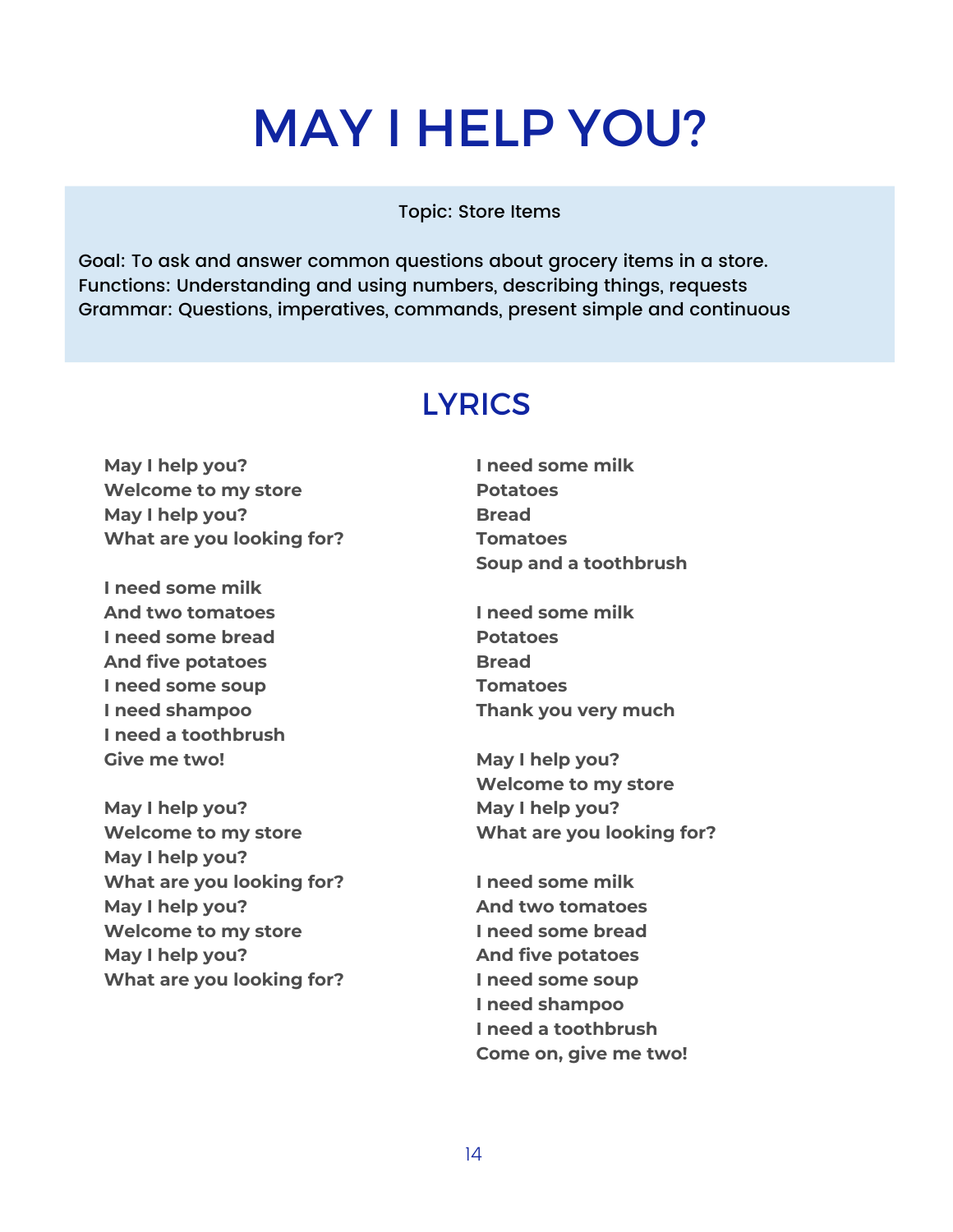## WHAT'S THE MATTER WITH ME?

Topic: Health

Goal: To express and describe being sick. Functions: Obligations and necessity, describing feelings and emotion, describing parts of the body Grammar: Verb+ing, contractions, present continuous, imperatives

#### **LYRICS**

**I'm going to the doctor now I need to get well somehow My feet ache, my head aches My back aches, my stomach aches**

**I'm going to the doctor now**

**I'm going to the hospital now I need to get well somehow My feet hurt, my head hurts My back hurts, my stomach hurts**

**I'm going to the hospital now**

**What's the matter with me? I went to bed at three I ate some soup I took some medicine I drank some tea I really feel sick right now**

**I'm going to the hospital now I need to get well somehow My feet ache, my head aches My back aches, my stomach aches I'm going to the doctor now**

**I'm sick and I'm going I'm going I'm going to the doctor now**